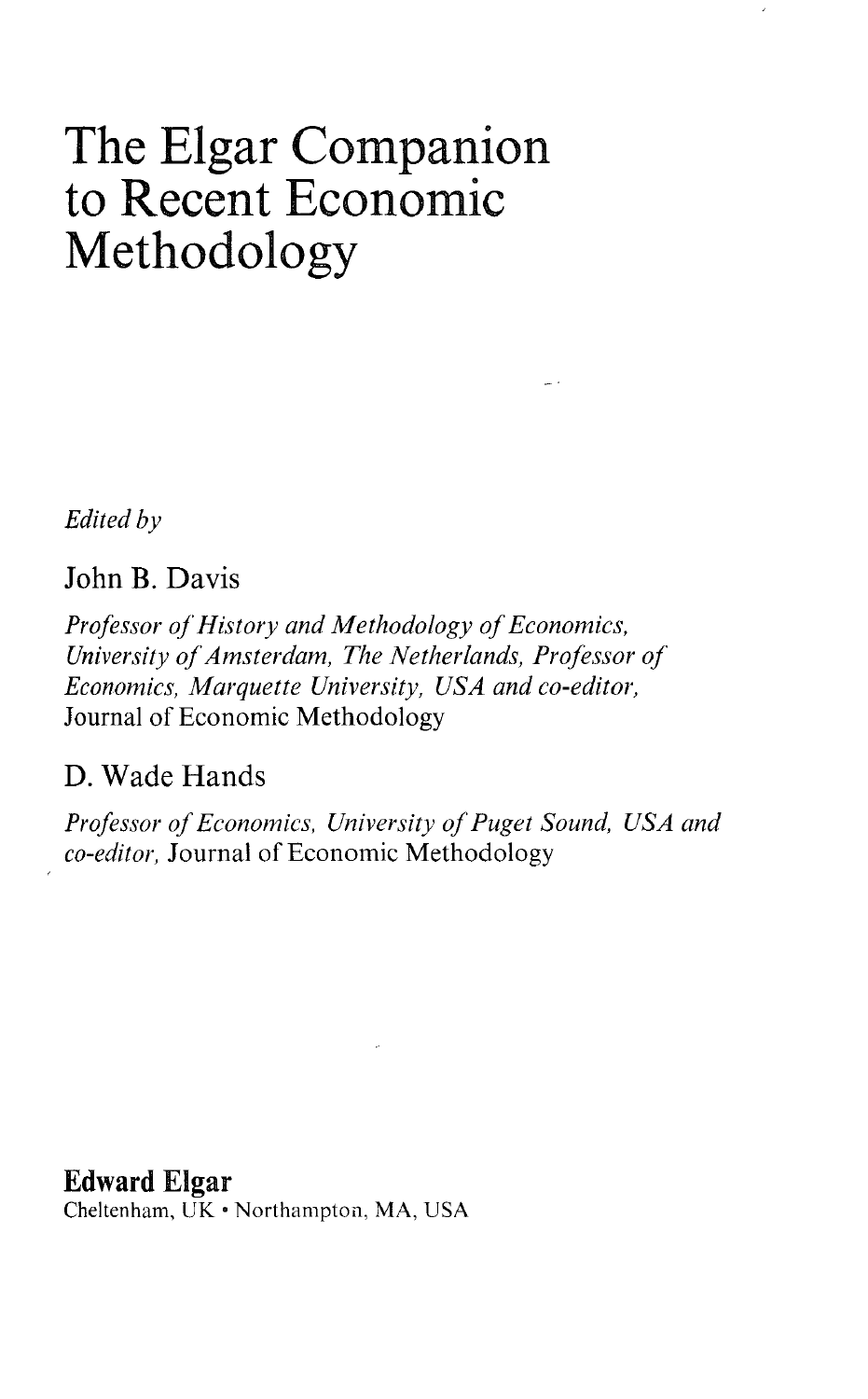## Contents

Í

|              | List of contributors                                                                                                    | ix  |
|--------------|-------------------------------------------------------------------------------------------------------------------------|-----|
| $\mathbf{1}$ | Introduction: the changing character of economic methodology<br>John B. Davis and D. Wade Hands                         | 1   |
|              | ECONOMICS OF BEHAVIOR AND CHOICE<br><b>PARTI</b>                                                                        |     |
| 2            | Behavioral economics<br><b>Floris Heukelom</b>                                                                          | 19  |
| 3            | Experimental economics<br>Ana C. Santos                                                                                 | 39  |
| 4            | Neuroeconomics and economic methodology<br>Don Ross                                                                     | 61  |
| 5            | High-fidelity economics<br>Anna Alexandrova and Daniel M. Haybron                                                       | 94  |
|              | WELFARE AND MICROECONOMIC POLICY<br>PART II                                                                             |     |
| 6            | Current trends in welfare measurement<br>Erik Angner                                                                    | 121 |
| 7            | Happiness and experienced utility<br>Luigino Bruni and Pier Luigi Porta                                                 | 155 |
| 8            | Applied policy, welfare economics, and Mill's half-truths<br>David Colander                                             | 173 |
| 9            | Economics as usual: geographical economics shaped by<br>disciplinary conventions<br>Uskali Mäki and Caterina Marchionni | 188 |
|              | COMPLEXITY AND COMPUTATION IN<br>PART III<br><b>ECONOMICS</b>                                                           |     |
| 10           | Computational economics<br>Paola Tubaro                                                                                 | 209 |

b.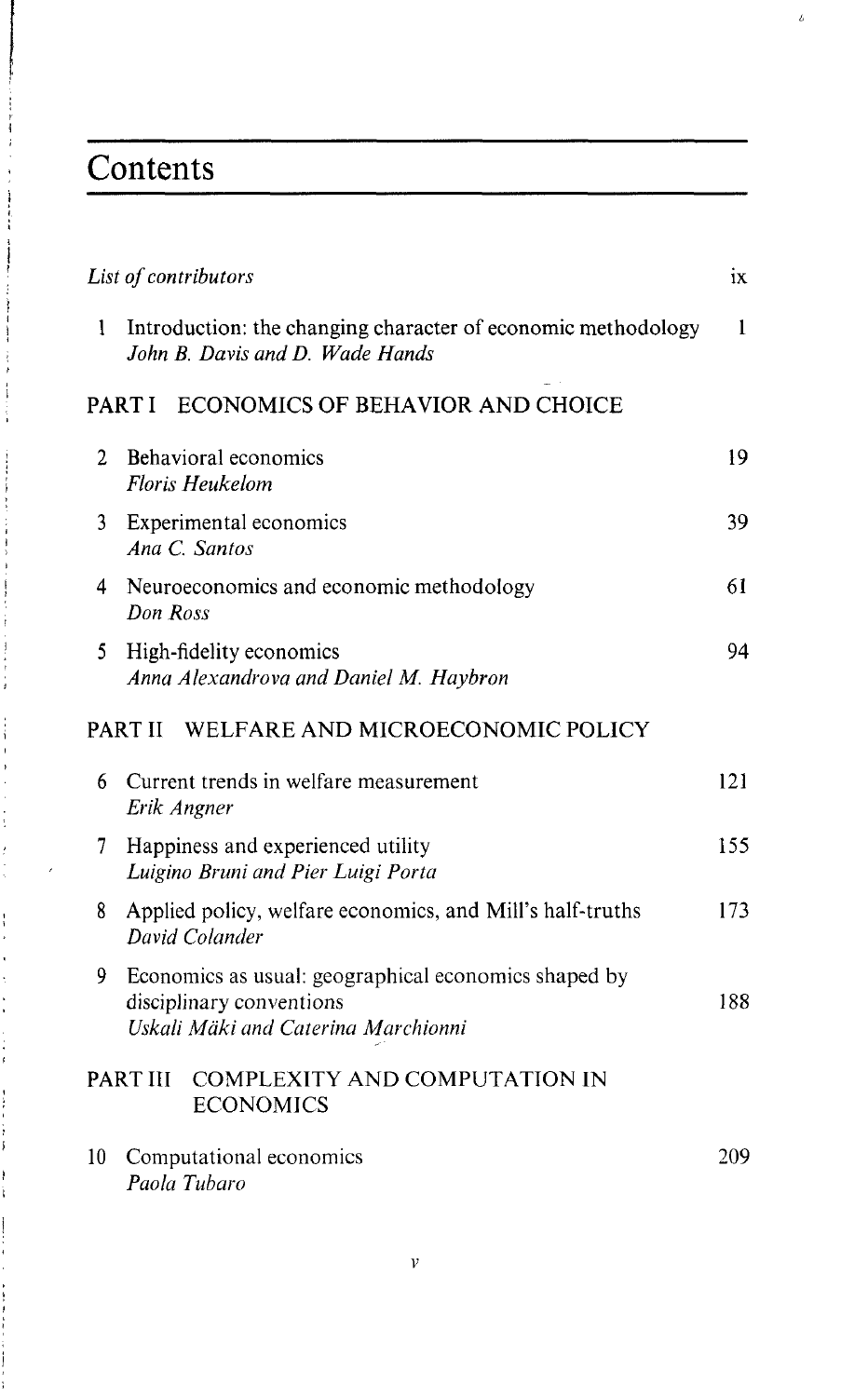vi *Contents*

| 11 | Agent-based modeling: the right mathematics for the social<br>sciences?<br>Paul L. Borrill and Leigh Tesfatsion          | 228 |
|----|--------------------------------------------------------------------------------------------------------------------------|-----|
| 12 | Computing in economics<br>K. Vela Velupillai and Stefano Zambelli                                                        | 259 |
|    | EVOLUTION AND EVOLUTIONARY<br>PART IV<br><b>ECONOMICS</b>                                                                |     |
| 13 | A philosophical perspective on contemporary evolutionary<br>economics<br>Geoffrey M. Hodgson                             | 299 |
| 14 | Economics in a cultural key: complexity and evolution<br>revisited<br>Kurt Dopfer                                        | 319 |
| 15 | Heterogeneous economic evolution: a different view on<br>Darwinizing evolutionary economics<br>Jack Vromen               | 341 |
|    | PART V MACROECONOMICS                                                                                                    |     |
| 16 | Recent developments in macroeconomics: the DSGE approach<br>to business cycles in perspective<br>Pedro Garcia Duarte     | 375 |
| 17 | On the role of theory and evidence in macroeconomics<br>Katarina Juselius                                                | 404 |
| 18 | Methodological issues in Keynesian macroeconomics<br>Roger E. Backhouse and Bradley W. Bateman                           | 437 |
| 19 | The dismal state of macroeconomics and the opportunity<br>for a new beginning<br>L. Randall Wray                         | 452 |
|    | THE ECONOMICS PROFESSION, THE MEDIA<br>PART VI<br><b>AND THE PUBLIC</b>                                                  |     |
| 20 | The spontaneous methodology of orthodoxy, and other<br>economists' afflictions in the Great Recession<br>Philip Mirowski | 473 |

 $\mathcal{L}_{\text{max}}$  and  $\mathcal{L}_{\text{max}}$  . The  $\mathcal{L}_{\text{max}}$